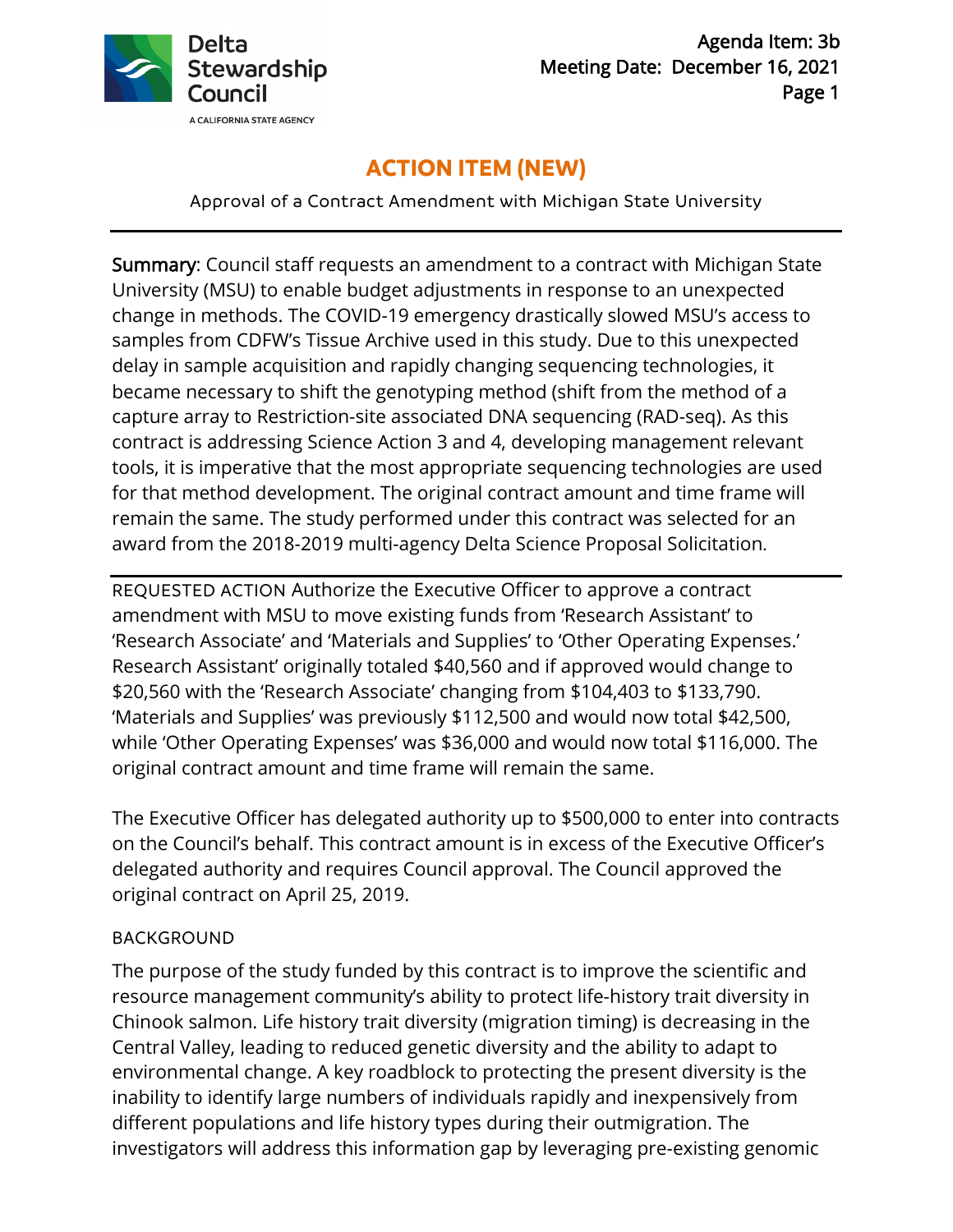### Agenda Item:3b Meeting Date: December 16, 2021 Page 2

data to develop a new high-throughput genotyping panel that will allow us to identify individuals by run type and tributary, including identifying Fall-run from the Sacramento versus the San Joaquin River basins. This contract was awarded as part of the 2018-2019 multi-agency Delta Science proposal solicitation. This work is most responsive to Action Areas 3 and 4 of the Science Action Agenda: "Develop Tools and Methods to Support and Evaluate Habitat Restoration," and "Improve Understanding of Interactions between Stressors and Managed Species and their Communities," respectively.

### INFORMATION ABOUT THE TOPIC

In mid-March 2020, the COVID-19 emergency required that California Department of Fish and Wildlife (CDFW) and MSU pivot to a work-from-home model. This sudden shift resulted in a delay that drastically slowed the contracting process between CDFW and MSU, which was required for accessing samples from CDFW's Tissue Archive used in this study. Due to this unexpected delay in sample acquisition and rapidly changing sequencing technologies, it became necessary to shift the genotyping method. The originally proposed method required more 'Research Assistant' time and 'Supplies and Materials', while the current method requires more bioinformatics core services (Other operating expenses) than originally anticipated (and advantageously also imparts much higher quality data). Consequently, more time is also required from the 'Research Associate' because someone with more technical skills is needed for the data analysis, with the current method. Therefore, a subset of the funds that had been allocated for 'Research Assistant' time (roughly lowering by half) and 'Supplies and Materials' (roughly reducing to one third of the original amount), now need to be shifted to the 'Research Associate' (adding roughly 28%) and 'Other Operating Expenses' (roughly tripling the original amount) categories within the existing budget and timeframe.

#### FISCAL INFORMATION

No additional funds are being requested. The total budget of \$632,909.02 remains the same.

LIST OF ATTACHMENTS

None.

CONTACT

Pascale Goertler Senior Environmental Scientist Phone: (916) 902-6584